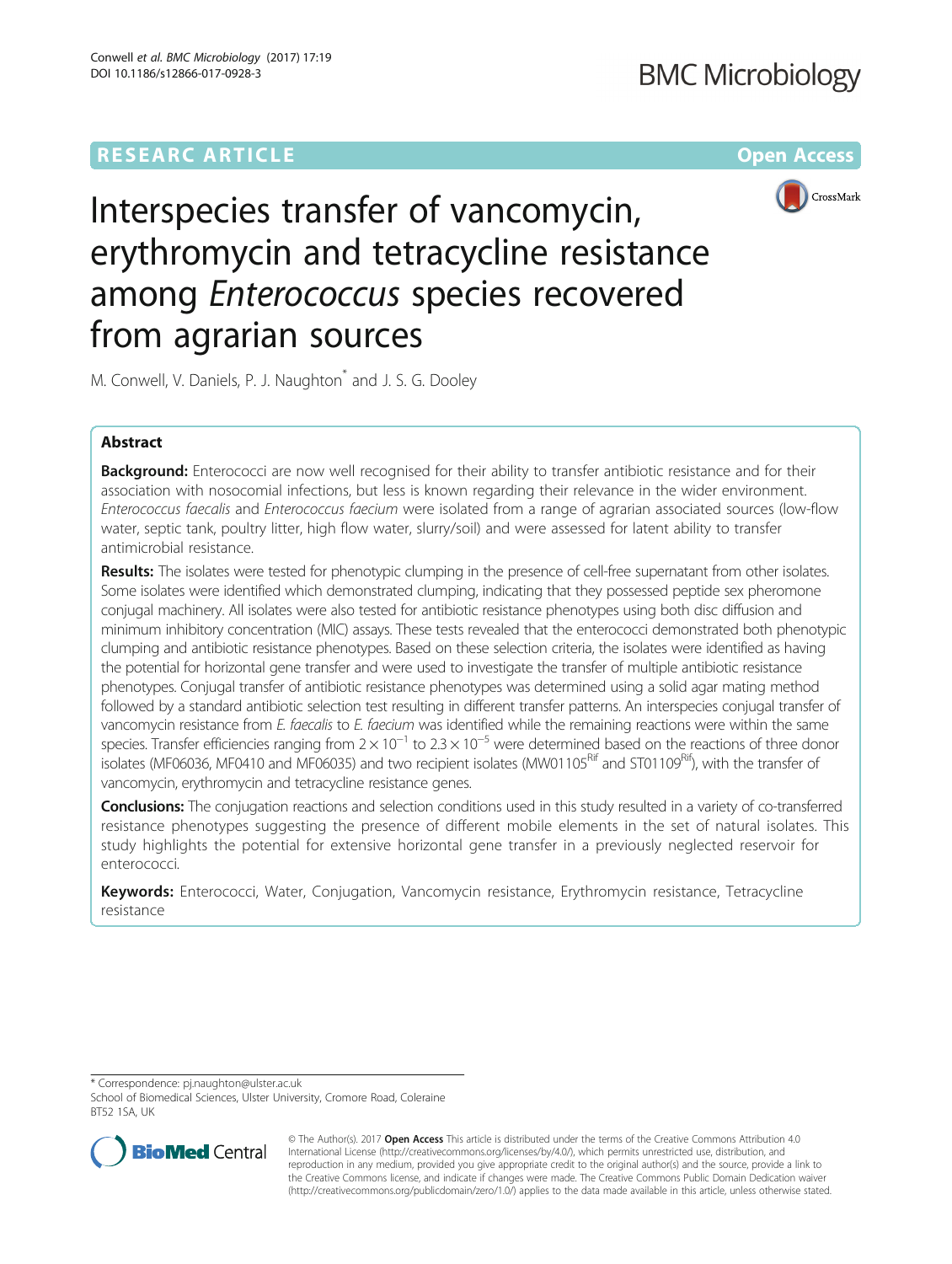### <span id="page-1-0"></span>Background

Enterococci are Gram positive, facultative anaerobes and despite not forming spores they are tolerant to a range of environmental conditions [\[1](#page-7-0)]. They are ubiquitous inhabitants of the mammalian gastrointestinal tract and are regularly recovered from agrarian ecosystems [\[2](#page-7-0), [3](#page-7-0)]. Although they do not thrive in water they have been found in surface waters prone to faecal contamination [[4](#page-7-0)] and because of their resistance to salinity they also pose a threat to recreational bathing waters [\[5](#page-7-0), [6](#page-7-0)]. Farming practices in Ireland and the United Kingdom currently rely on significant amounts of therapeutic antibiotics and much of the farming effluent drains directly into local water ecosystems [\[7](#page-7-0), [8\]](#page-7-0). Recent decades have seen an inexorable rise in antibiotic resistance within enterococci with the emergence of multi-resistance being of particular concern [[9](#page-7-0)]. Hence, water catchments close to farmland have the potential to provide a reservoir of antibiotic resistant enterococci which may pose a threat to human health.

Among the enterococci, a conjugation system based upon pheromone signalling [\[10](#page-7-0)] has been implicated in the spread of some of the most important resistance phenotypes although its' influence under environmental conditions remains to be determined. Plasmids that respond to pheromone are common in E. faecalis but less common in E. faecium [[9\]](#page-7-0). These plasmids have also been shown to carry a number of virulence traits including: bacteriocin and cytolysin production, and promote donor-recipient hybrid genomes encoding, for example vancomycin and tetracycline resistance [[11\]](#page-7-0). Enterococci are increasingly presenting as nosocomial pathogens [[12](#page-7-0)] and antibiotic resistance has now become a permanent feature in human infectious diseases. These, pheromone based conjugation systems may also be responsible for the interspecies spread of antibiotic resistance genes amongst staphylococci and enterococci [[13\]](#page-7-0). Previous studies have investigated the presence of antibiotic resistant enterococci in the environment, humans and foodstuffs but this is the first study to focus on enterococci isolated from sites in an agrarian ecosystem.

In the current study enterococci isolated from an agrarian ecosystem were examined to assess their resistance phenotypes and ability to transfer resistance genes by conjugation. These processes identify the catchments as potential reservoirs of antibiotic gene transfer in enterococci. This study set out to demonstrate conjugal transfer of a range of antibiotic resistance genes from enterococci, with multi-resistant strains exhibiting a high level of horizontal gene transfer ability. The aim of this study was to examine the presence of antibiotic resistance genes in water-borne enterococci and determine the phenotypes and genotypes of these isolates with a view towards investigating the transferability of antimicrobial resistance determinants between different species of enterococci.

### **Methods**

#### Bacterial strains and reagents

The E. faecalis and E. faecium used in this study (Table 1), were previously isolated from various sources feeding into river headwaters [[14](#page-7-0)]. Briefly, water was collected and filtered using Millipore Microfil membrane filtration system with 0.45 μm filters (Millipore. Hertfordshire, UK). Volumes of 1-50 ml of water samples (diluted in maximum recovery diluent) were filtered and grown on Slanetz and Bartley agar (Oxoid CM0337). Plates were incubated for 4 h at 37 °C and 44 h at 42 °C. Phenotypic identification of isolates as enterococci was carried out using: aesculin hydrolysis, PhenePlate™ analysis, gram staining, catalase, PYRase and azide tests [[14](#page-7-0)–[16\]](#page-7-0). All bacteria were maintained on tryptone soy agar (TSA), (Oxoid CM0131) at 4 °C throughout the experimental time period. All growth conditions and experiments, unless specifically mentioned, were carried out on tryptone soya broth (TSB), (Oxoid CM0129) or TSA at 37 °C. All chemicals and antibiotics used were obtained from Sigma, unless otherwise stated.

### Pheromone-induced clumping assay: identification of recipients and donors

To test if an isolate could be a pheromone producing recipient or a potential donor, cells were grown for 16 h in 20 ml of TSB. Cells were pelleted by centrifugation (10,000 RCF) for 15 min at 4 °C. Supernatant was removed and filter sterilised (Millipore 0.22 micron filters) providing a pheromone-enriched broth. The clumping

Table 1 Enterococci (species, source and role in conjugation) in solid surface mating experiments

| Name and Species of agrarian enterococci |             |                 |                             |  |  |
|------------------------------------------|-------------|-----------------|-----------------------------|--|--|
| Isolate                                  | Species     | Source          | Potential role <sup>a</sup> |  |  |
| MF06035                                  | F. Faecalis | Poultry litter  | Donor                       |  |  |
| MF06036                                  | F. Faecalis | Poultry litter  | Donor                       |  |  |
| MW01038                                  | F. Faecalis | Low-flow water  | Donor                       |  |  |
| MW02102                                  | F. Faecalis | I ow-flow water | Donor                       |  |  |
| MW03020                                  | F Faecalis  | I ow-flow water | Donor                       |  |  |
| MW03025                                  | F. Faecalis | Low-flow water  | Donor                       |  |  |
| MW03051                                  | F. Faecalis | I ow-flow water | Donor                       |  |  |
| ST02011                                  | F. Faecalis | High-flow water | Donor                       |  |  |
| MF06019                                  | F. Faecium  | Poultry litter  | Donor                       |  |  |
| MF04010                                  | F. Faecalis | Slurry/soil     | Donor                       |  |  |
| MF06030                                  | F. Faecium  | Poultry litter  | Donor                       |  |  |
| MW03061                                  | F. Faecium  | low flow water  | Donor                       |  |  |
| MW01105                                  | F. Faecalis | I ow-flow water | Recipient                   |  |  |
| MW02043                                  | F. Faecalis | I ow-flow water | Recipient                   |  |  |
| ST01109                                  | F. Faecium  | Septic tank     | Recipient                   |  |  |

<sup>a</sup>Based on results of clumping assays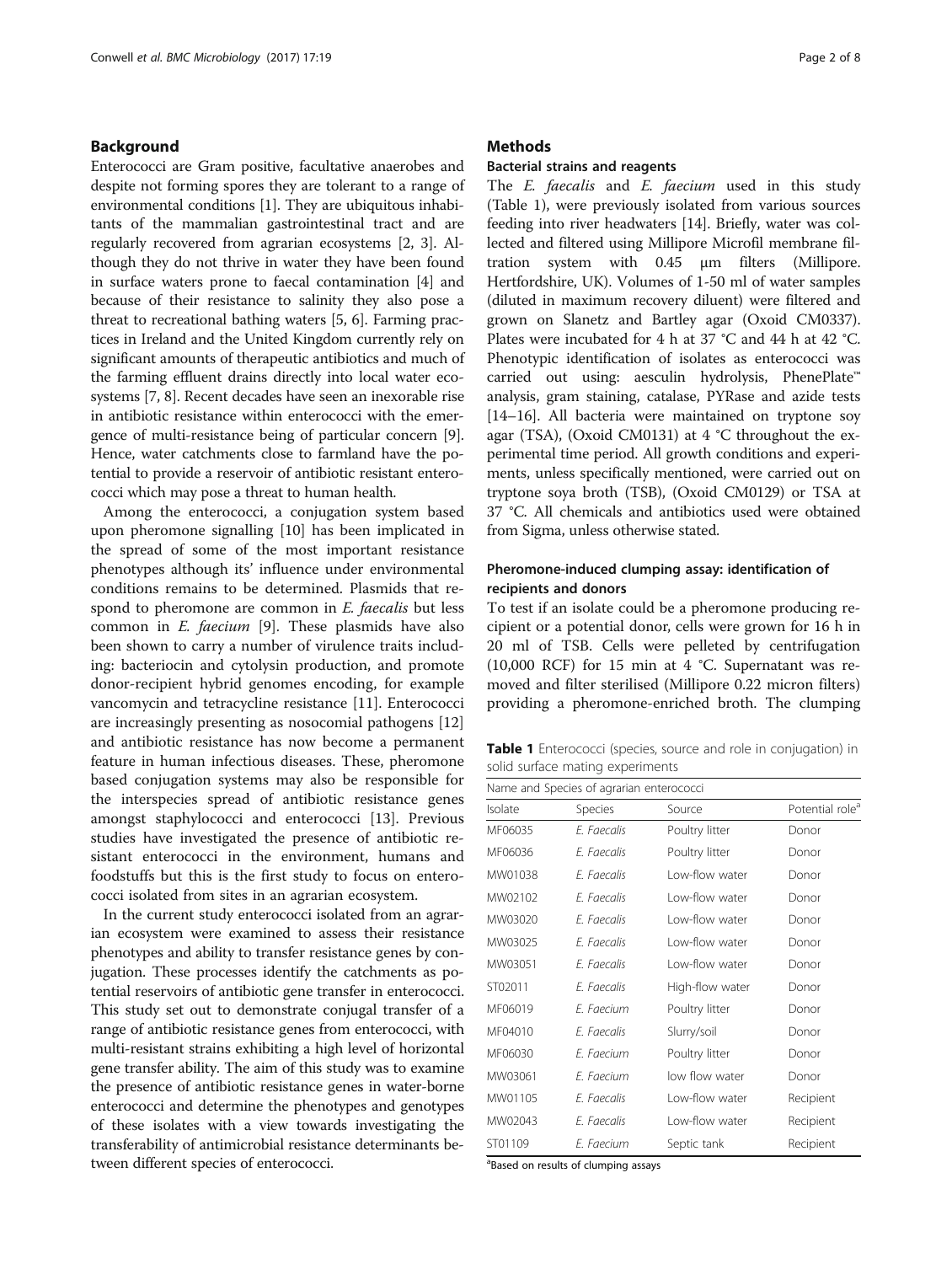assay consisted of 500 μl pheromone-enriched broth, 500 μl fresh TSB, and 20 μl of a 16 h culture added in a 1.5 ml Eppendorf and incubated for four hours (37 °C rotating at 150 rpm). From the final suspension, 20 μl was dropped on a glass slide and a coverslip (22 mm) was applied. Clumping was determined by eye. Isolates that induced clumping but did not clump in the presence of other supernatants were deemed potential recipients. Isolates that readily clumped were characterised as potential donors. Cells were imaged using phase contrast with 100x (Nikon plan fluor 1.3 oil ph3 DLL) on a Nikon eclipse E400 with a Nikon DS-fi1c. Images were captured with NIS-elements and imageJ (NIH).

### Antibiotic resistance testing

Enterococci were selected for testing based on positive results from the clumping assay either as a recipient or donor for conjugation. Prior to Minimum inhibitory concentration (MIC) testing, the Kirby-Bauer disc diffusion assay was performed on Mueller-Hinton agar (CM0405) to obtain an estimate of the antibiotic resistance phenotype for each isolate. Briefly, an 18 h culture of bacteria was re-suspended in phosphate buffered saline. The bacterial suspension was swabbed and spread over the surface of a dried plate. Antibiotic discs (Oxoid) were stamped on the plates using a disc dispenser (Oxoid ST6090). Antibiotics used were ampicillin (10 μg), amoxycillin (25 μg), cephalothin (30 μg), ciprofloxacin (5 μg), erythromycin (30 μg), gentamicin (120 μg), impenem (10 μg), linezolid (10 μg), neomycin (30 μg), oxytetracycline (30 μg), quinupristin/dalfopristin (15 μg), streptomycin (25 μg), trimethoprim (5 μg), tetracycline (30 μg), teicoplanin (30 μg), and vancomycin (30 μg). Plates were incubated for 24 h at 37 °C. Zones were measured (mm) and compared to EUCAST ECOFFs [\[17\]](#page-7-0). E. faecalis ATCC 29212 was used as a susceptibility control.

Minimum inhibitory concentration (MIC) assays were carried out on the donors that demonstrated positive antibiotic resistance in the disc diffusion assay. The protocol utilised the broth microdilution protocol described previously [\[18\]](#page-7-0) with the addition of p-Iodonitrotetrazolium [[19](#page-7-0)], as a colorimetric indicator. Based on the results of the Kirby-Bauer tests the antibiotics used were: vancomycin, erythromycin, streptomycin, tetracycline, trimethoprim, teicoplanin, rifampicin, kanamycin (Gibco), chloramphenicol, and gentamycin. All experiments were carried out using Muller Hinton broth (Oxoid, CM0405) and Iso-Sensitest broth (Oxoid, CM0471). Trimethoprim, resistance/susceptibility was determined in accordance with the EUCAST value database [\[17\]](#page-7-0).

### Creation of rifampicin resistant recipients

In order to facilitate counter-selection in conjugation experiments, it was necessary to generate rifampicin resistance among the recipient strains. The rifampicin sensitive pheromone producing isolates were grown to late log phase in sub-minimum inhibitory concentrations of the antibiotic. Successive generations were sub-cultured in increasing concentrations of the antibiotic until isolates could grow in 512 mg/L of rifampicin. All donor isolates in this study were susceptible to rifampicin and all recipients were resistant to rifampicin (denoted as  $R$ <sup>Rif</sup>).

### Determination of transfer efficiency of resistance

Conjugation experiments were carried out using the solid agar mating method [[20](#page-7-0)]. Briefly, donor and recipient isolates were added together at a ratio of 1:9 onto a non-selective TSA plate and allowed to conjugate for 24 h. The resulting lawn was re-suspended in 1 ml of PBS, serially diluted and spread onto TSA selection plates containing appropriate antibiotic combinations. Plates were incubated for a further 24 h and transfer efficiencies were calculated (number of transconjugants per donor). Selection plates were comprised of TSA with rifampicin (100 μg/ml) and either vancomycin (10 μg/ml); erythromycin (50 μg/ml); tetracycline (16 μg/ml); or kanamycin (512 μg/ml). Antibiotic free TSA was used as a control. All conjugation reactions were performed at 37 °C.

# Detection of antibiotic resistance genes in the transconjugants and their donors

Resistance genes were detected using colony PCR [\[21](#page-7-0)]. Two hundred ng template DNA (in 1 μl) was added to 19 μl of mastermix, containing final concentrations of 1.5 mM of Mg<sup>2+</sup> (2 μl of 1x PCR buffer and 0.6 μl of separate MgCl<sub>2</sub>), 0.2 mM dNTP's each, 0.5 μM forward and reverse primer and 1.0U of Taq polymerase. Primer sequences (Table [2](#page-3-0)) were selected based on antibiotic genes known from the literature to be associated with the MIC phenotypes of interest in this study. All PCR reactions were run for 30 cycles with a final extension of five minutes. Samples were analysed by electrophoresis with Tris-Borate EDTA (TBE), in 1.5% agarose with ethidium bromide (final concentration  $0.5 \mu g/ml$ ) at  $100$ volts and visualised on an Alpha Imager (Cell biosciences Heidelberg, Germany).

### Results

The enterococci recovered from a variety of agrarian sources (Table [1\)](#page-1-0) were tested for antibiotic resistance phenotypes as well as their pheromone-induced clumping ability, to identify a subgroup of isolates that were likely to undergo horizontal gene transfer by conjugation. A clumping reaction manifested as a large collection of densely packed immobile cells surrounded by planktonic cells (Fig. [1](#page-4-0)). Positive clumping reactions occurred within the same species as well as between members of different species e.g. ST01109<sup>Rif</sup> (E. faecium) cell-free supernatant induced clumping when added to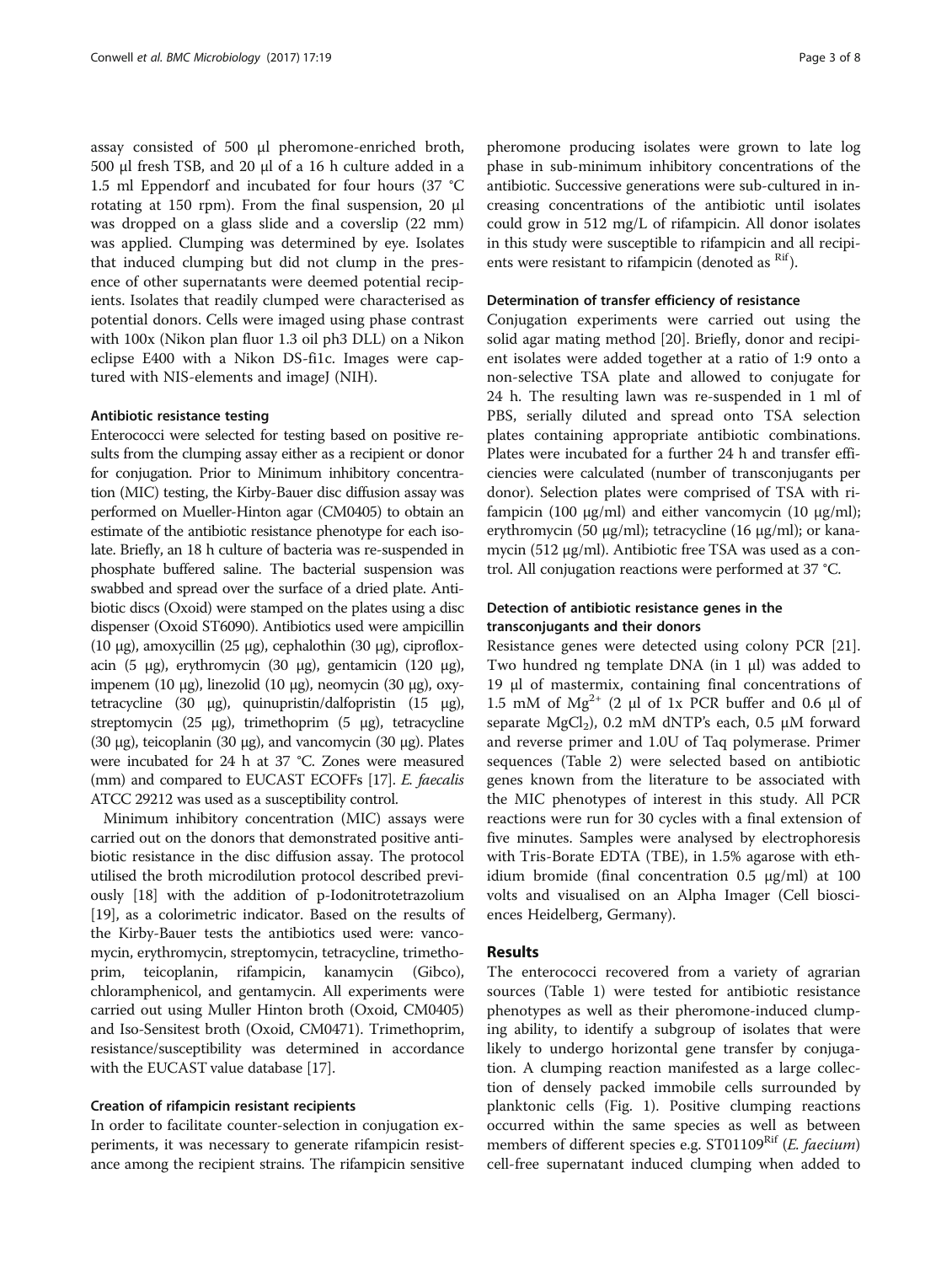<span id="page-3-0"></span>Table 2 Primer sequences for antibiotic resistance genes

|             | List of primers used |                             |                 |                         |  |  |  |
|-------------|----------------------|-----------------------------|-----------------|-------------------------|--|--|--|
|             | Gene Primer          | Sequence 5' to 3'           | Product<br>Size | References              |  |  |  |
| tetK        | tetK F               | <b>TTAGGTGAAGGGTTAGGTCC</b> | 718             | $[31]$                  |  |  |  |
|             | tetK R               | GCAAACTCATTCCAGAAGCA        |                 |                         |  |  |  |
| tetL        | tetL F               | ATAAATTGTTTCGGGTCGGTAAT     | 1077            | $[32]$                  |  |  |  |
|             | tetL R               | AACCAGCCAACTAATGACAATGAT    |                 |                         |  |  |  |
| tetM        | tetM F               | GTTAAATAGTGTTCTTGGAG        | 657             | $[31]$                  |  |  |  |
|             | tetM R               | CTAAGATATGGCTCTAACAA        |                 |                         |  |  |  |
| tetO        | tetO F               | GATGGCATACAGGCACAGAC        | 614             | [33]                    |  |  |  |
|             | tetO R               | CAATATCACCAGAGCAGGCT        |                 |                         |  |  |  |
| tetS        | tetS <sub>F</sub>    | <b>TGGAACGCCAGAGAGGTATT</b> | 660             | $[33]$                  |  |  |  |
|             | tetS R               | ACATAGACAAGCCGTTGACC        |                 |                         |  |  |  |
| tetT        | tetT F               | AAGGTTTATTATATAAAAGTG       | 169             | [34]                    |  |  |  |
|             | tetT <sub>R</sub>    | AGGTGTATCTATGATATTTAC       |                 |                         |  |  |  |
| tetW        | tetW F               | GAGAGCCTGCTATATGCCAGC       | 168             | [33]                    |  |  |  |
|             | tetW R               | GGGCGTATCCACAATGTTAAC       |                 |                         |  |  |  |
| <b>FrmB</b> | erm <sub>B</sub> F   | AGGGTTGCTCTTGCACACTC        | 119             | This study <sup>1</sup> |  |  |  |
|             | $ermB$ R             | CTGTGGTATGGCGGGTAAGT        |                 |                         |  |  |  |
| VanA        | vanA F               | <b>CTACTCCCGCCTTTTGGGTT</b> | 109             | This study <sup>2</sup> |  |  |  |
|             | vanA R               | <b>TTCACACCGAAGGATGAGCC</b> |                 |                         |  |  |  |

<sup>1</sup>: >gi|488766672:c26630-25893, <sup>2</sup>:>gi|305678685:28460-29491

MF06036 (E. faecalis) (Table [3](#page-4-0)). Eleven isolates of E. faecalis and four isolates of E. faecium were selected based on clumping ability and antimicrobial resistance phenotype as having potential to transfer antibiotic resistance by conjugation.

# Clumping assay to identify potential donor and recipient enterococci

The prospective ability to conjugate was demonstrated by clumping of potential donor cells in the presence of cell free supernatant from a potential recipient (Fig. [1](#page-4-0)). Of the isolates screened MW01105, MW02043 and ST01109 did not have the ability to clump under these conditions and were therefore designated as potential recipients. The remaining isolates were considered potential donor isolates as they could be induced to clump. We observed a number of reactions including some strains that gave a highly- specific clumping profile and only reacted to supernatant from one other strain e.g. MW02102 and ST02011 exhibited a single clumping reaction while others demonstrated the potential for promiscuity by reacting to supernatants from a number of strains e.g. MW03025 and MF04010 readily reacted to the pheromone of all the recipient isolates.

# Antibiotic resistance profiles of donor and recipient enterococci

Of the isolates tested, most demonstrated at least two antibiotic resistance phenotypes (Table [4\)](#page-5-0). MF06035 was highly resistant to five antibiotics and MF06036 was resistant to six antibiotics (Table [4](#page-5-0)). The isolates (MW01038-ST02011) appeared to show a typical susceptibility to vancomycin in broth microdilution assays. Additionally, ST02011 was highly resistant to kanamycin having an MIC of 2048 μg/ml. MF06019 was highly resistant to erythromycin (x256 higher compared to ECOFF values (Table [4\)](#page-5-0)) and kanamycin. MF04010 was one of two isolates that was highly resistant to tetracycline (x32 higher than the ECOFF values). MF06030 was resistant to tetracycline and highly resistant to kanamycin, and MF03061 was also resistant to tetracycline. MW01105Rif was highly resistant to streptomycin (at least four times more resistant than the other recipients) and is a highly resistant rifampicin mutant.  $MW02043<sup>Kit</sup>$ was highly resistant to kanamycin and was also a rifampicin resistant mutant. ST01109<sup>Rif</sup> was a highly resistant rifampicin mutant that was completely susceptible to all tested antibiotics.

# Successful horizontal transfer of antibiotic multiresistance amongst enterococci

Demonstration of phenotypic clumping ability successfully predicted the capture of horizontal gene transfer in three donor isolates. E. faecalis MW01105<sup>Rif</sup> received horizontal gene transfer from the three donors MF06036, MF04010 and MF06035 (all E. faecalis). These reactions produced transconjugants T1, T2 and T4 respectively. Transconjugant T1 gained resistance to four of the six antibiotics (vancomycin, erythromycin, trimethoprim and teicoplanin) from its donor MF06036. Transconjugant T2 gained resistance to tetracycline from its donor MF04010. Transconjugant T4 gained resistance to the same four antibiotics (vancomycin, erythromycin, trimethoprim and teicoplanin) as its donor MF06035 (Table [4](#page-5-0)). Additionally, an interspecies transfer event (transconjugant T3) was captured with  $E$ . faecium ST01109<sup>Rif</sup> receiving horizontal gene transfer from E. faecalis MF06036, gaining resistance to streptomycin and tetracycline only. Transfer efficiencies ranging from  $10^{-1}$  to  $10^{-3}$  were determined for transconjugants T1 and T4 and ranges of  $10^{-4}$  to  $10^{-5}$  for transconjugants T2 and T3. Several of the donor isolates readily reacted to the pheromone of all three recipient iso-lates (Table [3](#page-4-0)). However, despite MW02043<sup>Rif</sup> inducing clumping in 42% of the donor isolates, isolation of transconjugants was unsuccessful. Transconjugant T1 was subjected to daily propagation on TSB for 12 weeks and as an endpoint it still retained its' acquired vancomycin resistance (data not shown), demonstrating in one instance the preservation of acquired genes.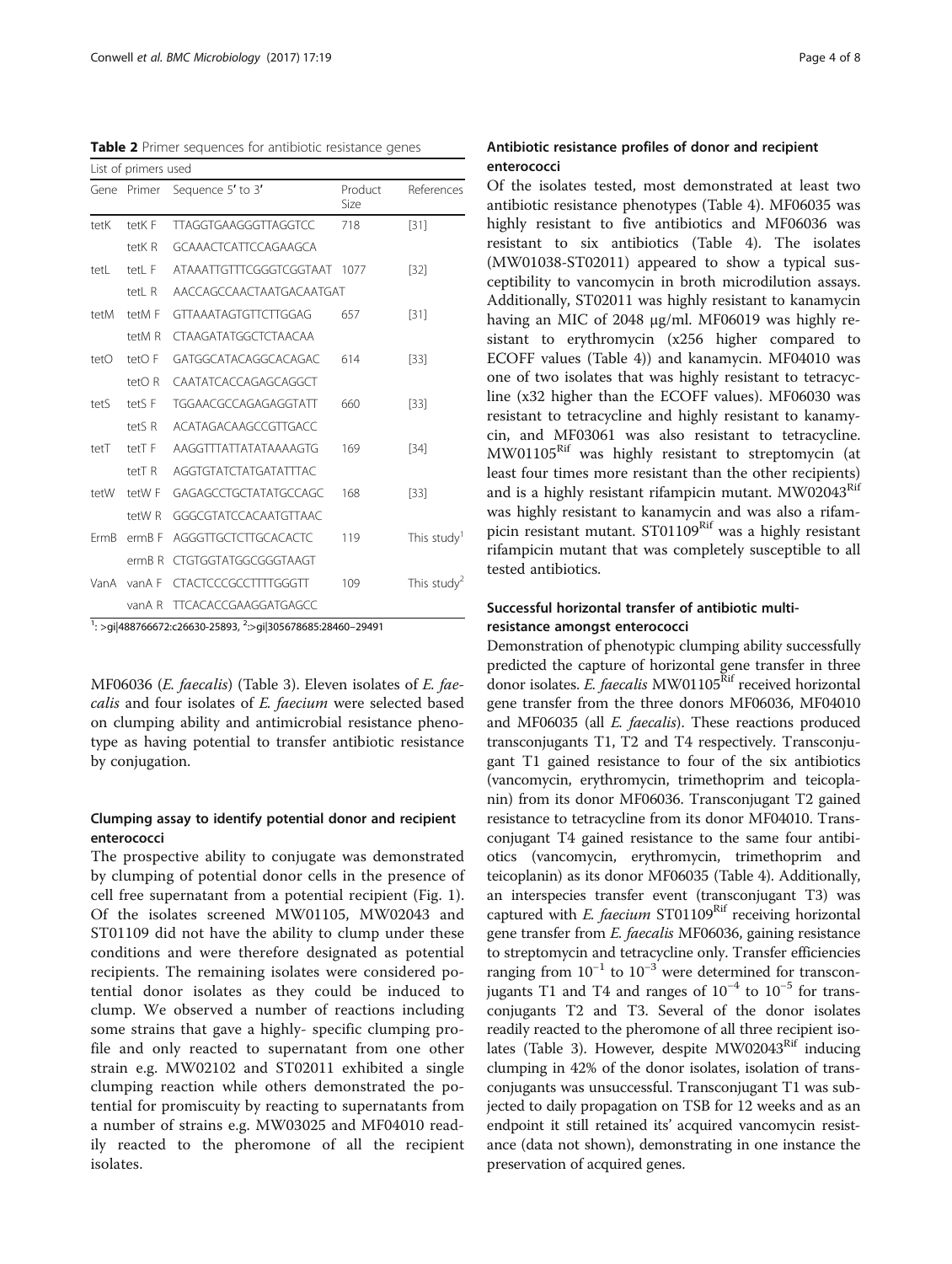<span id="page-4-0"></span>

Table 3 Clumping of donor isolates by supernatant of recipient isolates

| Recipients     |           |           |           |
|----------------|-----------|-----------|-----------|
|                | MW01105   | ST01109   | MW02043   |
| Donor Isolates |           |           |           |
| MF06035        | $^{+}$    | $^{+}$    | <b>ND</b> |
| MF06036        | $+$       | $+$       | <b>ND</b> |
| MW01038        | $+$       | <b>ND</b> | $+$       |
| MW02102        | $^{+}$    | <b>ND</b> | <b>ND</b> |
| MW03020        | $+$       | $^{+}$    | $^{+}$    |
| MW03025        | $+$       | $^{+}$    | $+$       |
| MW03051        | $+$       | <b>ND</b> | $^{+}$    |
| ST02011        | <b>ND</b> | $+$       | <b>ND</b> |
| MF06019        | $+$       | $^{+}$    | $^{+}$    |
| MF04010        | $+$       | $^{+}$    | $+$       |
| MF06030        | $+$       | $^{+}$    | $^{+}$    |
| MW03061        | <b>ND</b> | $^{+}$    | <b>ND</b> |

Positive clumping phenotypes presented when supernatant was added to potential donor isolates (Lab identifier numbers). MW01105, MW02043 and ST01109 induce clumping and therefore do not react to supernatants. MW01105 induces clumping in 9 isolates; ST01109 induces clumping in 8 isolates; and ST01109 induces clumping in 7 isolates. Donor isolates such as MW03025 and MF04010 can be induced to clump by all three supernatants. Other Donors such as ST02011 can only be induced to clump by one supernatant (ST01109). ND none detected

# PCR detection of resistance genes among transconjugants and their donors

Phenotypically, antibiotic resistances were efficiently transferred among environmental enterococcal isolates. To confirm these transfer events, PCR was carried out to identify these genes in the donors and their transconjugants (Table [5\)](#page-5-0). As vancomycin resistance transfer was observed phenotypically, the vanA gene was tested for in the recipient MW01105<sup>Rif</sup>, its donors MF06036 and MF06035, and the transconjugants T1 and T4. The vanA gene was identified in the donors and the transconjugants but not in the recipient and there was a similar finding for the erythromycin resistance gene ermB. The recipients  $MW01105<sup>Rif</sup>$  and  $ST01109<sup>Rif</sup>$ , the donors MF04010 and MF06036 and the transconjugants were all investigated for the presence of seven tetracycline genes (tetK, tetL, tetM, tetO, tetS, tetT, tetW). The tetracycline gene tetL and tetM were found in the donors with *tetM* being transferred to both T1 and T2 with only tetL being transferred to T2. None of these tetracycline genes were identified in the recipients.

# **Discussion**

We set out to establish if environmental enterococci possessed antimicrobial resistance genes and if they were able to pass them on to other naturally isolated enterococci. In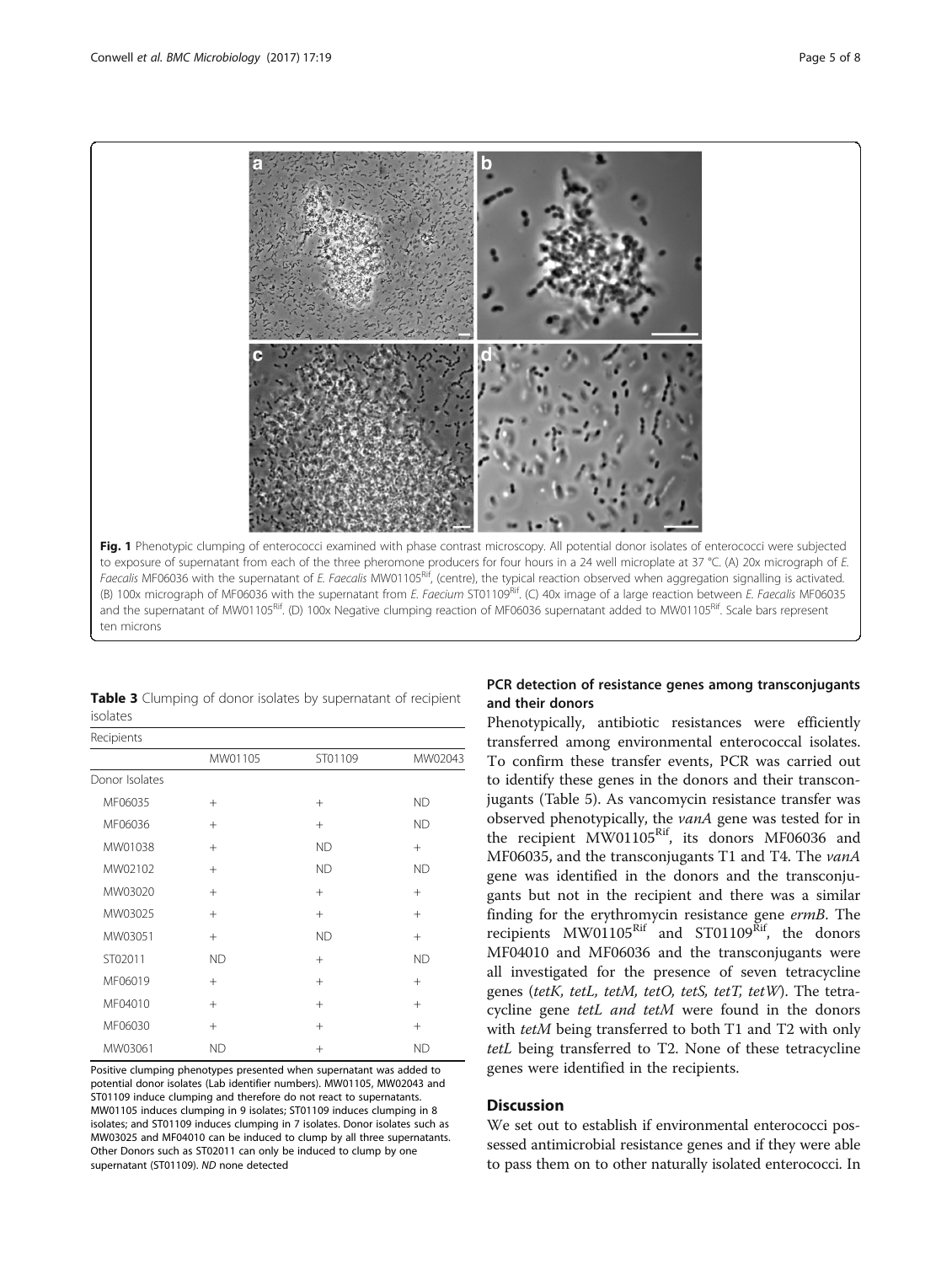| Enterococcal isolates and transconjugants | MIC (µg/ml) at 24 h |              |              |                |              |                |                        |
|-------------------------------------------|---------------------|--------------|--------------|----------------|--------------|----------------|------------------------|
|                                           | VA                  | E            | <b>SM</b>    | TET            | <b>TMP</b>   | TE             | <b>KAN</b>             |
| E.faecalis MF06035                        | $\mathsf{R}$        | $\mathsf R$  | $\mathsf{R}$ | $\mathsf R$    | R            | $\mathsf R$    | 64                     |
| E.faecalis MF06036                        | ${\sf R}$           | R            | $\mathsf{R}$ | $\mathsf R$    | R            | R              | 64                     |
| E.faecalis MW01038                        | $\overline{4}$      | < 0.25       | 256          | < 0.5          | R            | 0.5            | 256                    |
| E.faecalis MW02102                        | $\overline{4}$      | < 0.25       | 256          | < 0.5          | $\mathsf{R}$ | $\mathbf{1}$   | 64                     |
| E.faecalis MW03020                        | 4                   | < 0.25       | 256          | $\mathsf R$    | 0.25         | < 0.25         | 64                     |
| E.faecalis MW03025                        | ${\sf R}$           | < 0.25       | 256          | 1              | $\mathbf{1}$ | < 0.25         | 64                     |
| E.faecalis MW03051                        | $\overline{4}$      | < 0.25       | 256          | 1              | 0.5          | $\mathbf{1}$   | 64                     |
| E.faecalis ST02011                        | $\overline{4}$      | $32^R$       | 128          | < 0.5          | 0.25         | < 0.25         | 1024                   |
| E.faecium MF06019                         | $\mathbf{1}$        | $\mathsf{R}$ | 64           | < 0.5          | 0.06         | < 0.25         | $>1024^{\mathrm{HLR}}$ |
| E.faecalis MF04010                        | $\mathbf{1}$        | < 0.25       | $\mathsf{R}$ | R              | 0.13         | < 0.25         | 256                    |
| E.faecalis MF06030                        | 0.5                 | < 0.25       | 64           | $\mathsf R$    | 0.13         | < 0.25         | $>1024^{\mathrm{HLR}}$ |
| E.faecium MF03061                         | 1                   | $\mathbf{1}$ | 32           | $\mathsf R$    | 0.06         | < 0.25         | 1024                   |
| E.faecalis MW01105Rif                     | 1                   | 0.5          | $\mathsf{R}$ | < 0.5          | 0.13         | $\overline{2}$ | 128                    |
| E.faecalis MW02043Rif                     | 0.5                 | < 0.25       | 32           | < 0.5          | 0.06         | < 0.25         | $>1024^{\mathrm{HLR}}$ |
| E.faecium ST01109Rif                      | $\overline{2}$      | $\mathsf{R}$ | 128          | < 0.5          | 0.5          | < 0.25         | 256                    |
| T1                                        | ${\sf R}$           | $\mathsf R$  | $\mathsf{R}$ | $\overline{2}$ | $\mathsf R$  | ${\sf R}$      | 64                     |
| T <sub>2</sub>                            | $\mathbf{1}$        | < 0.25       | $\mathsf{R}$ | R              | 0.13         | $\overline{2}$ | 64                     |
| T <sub>3</sub>                            | 1                   | < 0.25       | $\mathsf{R}$ | $\mathsf R$    | 0.5          | < 0.25         | 128                    |
| <b>T4</b>                                 | $\mathsf R$         | R            | $\mathsf{R}$ | R              | R            | ${\sf R}$      | 128                    |
| <b>ECOFF</b>                              | VA                  | Е            | <b>SM</b>    | TET            | <b>TMP</b>   | TE             | <b>KAN</b>             |
| E.faecalis                                | $\overline{4}$      | 4            | 512          | 4              | $\mathbf{1}$ | 2              | <b>ND</b>              |
| E.faecium                                 | 4                   | 4            | 128          | 4              | <b>ND</b>    | 2              | <b>ND</b>              |

<span id="page-5-0"></span>Table 4 Antibiotic resistance profiles of enterococcus isolates and transconjugants

VA vancomycin, E erythromycin, SM streptomycin, TET tetracycline, TMP trimethoprim, TE teicoplanin, KAN kanamycin. ECOFF Environmental cut-off [\[17](#page-7-0)] <sup>HLR</sup> High level resistant\*; <sup>R,</sup> Resistant<br><sup>HLR</sup> High level resistant\*; <sup></sup>

Kanamycin resistance is ≥ 2000 μg/ml [\[35\]](#page-7-0)

pheromone dependant conjugation the phenotypical presentation of conjugation compatibility for an enterococcal plasmid donor is a characteristic cellular clumping reaction when exposed to a potential recipient. All enterococci were screened for clumping phenotypes and antibiotic resistance phenotypes.

The enterococci (Table [1](#page-1-0)) consisted of a combination of E. faecalis and E. faecium from varied sources in an agrarian system. Three pheromone producing isolates were selected based on their clumping of the selected donor isolates and their susceptible antimicrobial resistance profiles [\[22, 23](#page-7-0)]. In order to detect horizontal gene, transfer and capture transconjugants using antimicrobial selection, the recipient isolates required an antibiotic resistance that had universal susceptibility amongst the donor group. The group of potential donor isolates had both varied and prolific antimicrobial resistance phenotypes (Table 4) and Rifampicin resistance was chosen as it is caused by a point mutation rather than an acquired gene [[24](#page-7-0)]. When comparing the donor isolates to ECOFF breakpoints (Table 4)

Table 5 Transferred antibiotic resistance genes identified by PCR

| Transconjugant | Donor   | Recipient             | Selection conditions (µg/ml)         | Genes transferred | Efficiency            |
|----------------|---------|-----------------------|--------------------------------------|-------------------|-----------------------|
|                | MF06036 | MW1105 <sup>Rif</sup> | Vancomycin (10) + rifampicin (100)   | vanA, ermB        | $7.8 \times 10^{-3}$  |
| T <sub>2</sub> | MF04010 | MW1105 <sup>Rif</sup> | Tetracycline (10) + rifampicin (100) | Tet M Tet L       | $2.3\times10^{-5}$    |
| T <sub>3</sub> | MF06036 | ST01109Rif            | Tetracycline (10) + rifampicin (100) | Tet M             | $1.8\times10^{-4}$    |
| T4             | MF06035 | MW1105 <sup>Rif</sup> | Vancomycin (10) + rifampicin (100)   | vanA, ermB        | $1.22 \times 10^{-1}$ |

Solid plate mating reactions that resulted in the isolation of transconjugants. Donors and recipients were conjugated together on TSA and plated on selection media. Successful reactions were subjected to PCR and their transfer efficiency was calculated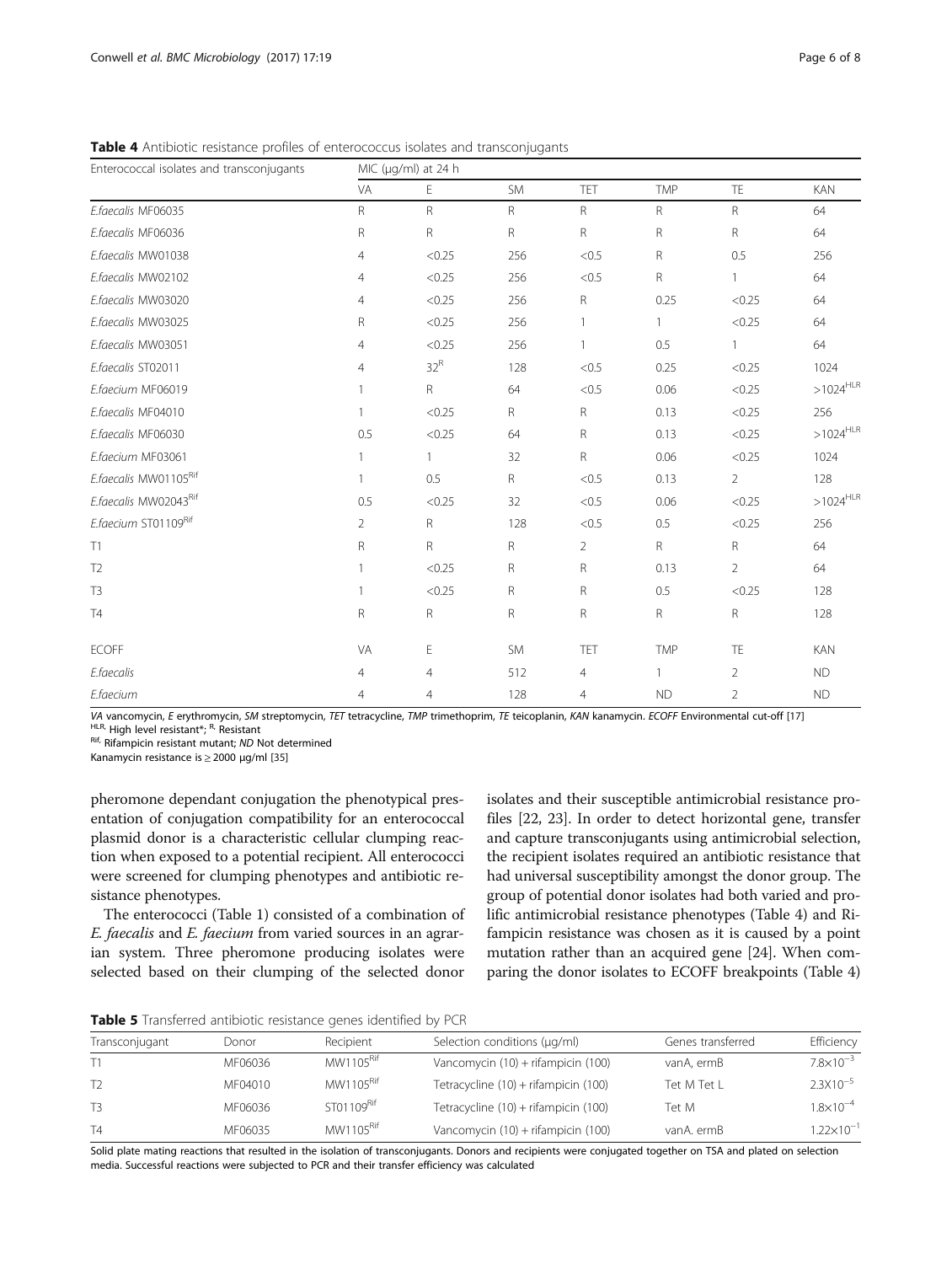it was clear that many of the resistance phenotypes were significantly higher than what is normally observed from the epidemiological data [\[17\]](#page-7-0). MF06035 and MF06036 both demonstrated high level resistance to several antibiotics including vancomycin (256 μg/ml and >512 μg/ml respectively) compared to lower ranges: 60–100 μg/ ml as reported by others [\[25\]](#page-7-0). Close to 50% of the isolates were resistant to at least two antimicrobials. No isolate was resistant to all of the antibiotics tested; however higher numbers of the isolates tested showed resistance to kanamycin and tetracycline and overall resistance at the higher concentrations were exhibited by isolates against erythromycin, streptomycin and kanamycin (Table [4\)](#page-5-0). These findings agree with previous reports of a high frequency of antibiotic resistant enterococci in farm animals [\[26\]](#page-7-0).

Successful conjugation reactions resulted in the isolation of four transconjugants (T1-T4). MIC's carried out on the four transconjugants, highlighted all resistance phenotype transfers that occurred. Transconjugants 1 and 4 each had four resistance phenotypes transferred in one reaction which is rare as, at most, one or two resistance phenotype co-transfers have been reported [\[27](#page-7-0)]. With the growing concern that enterococci are a persistent nosocomial pathogen globally and their position as a highly competent reservoir for the transfer of serious virulence genes, this study demonstrates novel horizontal gene transfer events at high frequency.

The donor strain MF06036 was responsible for resistance transfer events resulting in different transconjugants (T1 and T3). Both conjugation reactions resulted in two different resistance transfer events and to our knowledge this is the first observation, of this kind, in enterococci isolated from an agrarian waterway ecosystem. This further demonstrates the broad range of transfer capability present within these enterococci. Transconjugant T1 retained its acquired vancomycin resistance, suggesting that pheromone responsive plasmids also code for maintenance and highly conserved replication systems [\[28](#page-7-0)] which supports their stability in transformed cells.

All transfer efficiencies in the generation of the transconjugants were within the ranges of the published literature [\[20, 29\]](#page-7-0). Transfer of vancomycin and/or erythromycin resistance was observed with a frequency of 10−<sup>1</sup> -10−<sup>3</sup> obtained for donors isolated from poultry litter. In our hands the transfer frequency for tetracycline was only slightly lower  $(10^{-4}\text{-}10^{-5})$ . However, Vignaroli et al. [\[27\]](#page-7-0) showed frequencies of 10<sup>-6</sup>-10<sup>-9</sup> where, transfer occurred from donor strains isolated from animal faeces to a human E. faecium strain.

The resistant genes selected for in the current study (vancomycin, erythromycin and tetracycline) are coded on enterococcal mobile genetic elements and are of particular interest due to their association with nosocomial

infections [[12\]](#page-7-0). Transfer of antibiotic resistances from enterococci associated with food to those enterococci associated with the human gut has been reported [\[27](#page-7-0)] and vanA and ermB co-transfer from pig to human isolates has also been described [[30](#page-7-0)]. In the current study MF06035, MF06036 and their transconjugants T1 and T4 tested positive for the vanA and ermB gene and MF04010, MF06036 and their transconjugants T2 and T3 carried the tetracycline genes tetM, tetL in line with the frequent location of these determinants on the same mobile genetic element, mainly transposons, in Gram positive bacteria [[28](#page-7-0)]. To our knowledge this is the first report of the transfer of antibiotic resistances genes from farm associated E. faecalis to water catchment associated E. faecium.

#### Conclusions

Within the environmental isolates examined, we see quite a diverse set of (potential) conjugation patterns. We have shown that multi-resistant organisms have greater conjugation potential than those isolates that exhibit a less resistant phenotype. The data suggested that this environment is a reservoir for strains that have the ability to conjugate and we have shown their ability to conjugate in vitro. Given the number of isolates investigated in this study, the potential for similar catchments to produce multiple antibiotic resistance strains is significant. In conclusion our findings show the importance of agrarian reservoirs of enterococci as sources of antibiotic resistance genes transmitted to human pathogens.

#### Abbreviations

MIC: Minimum inhibitory concentration; TSA: Tryptone soy agar; TSB: Tryptone soya broth

#### Funding

The authors acknowledge support from Department of Employment and Learning (DEL). M. Conwell was the recipient of a DEL funded PhD studentship and V. Daniels was the recipient of an Irish EPA studentship.

#### Availability of data and materials

The datasets used and/or analysed during the current study are available from the corresponding author on reasonable request.

#### Authors' contributions

MC, PJN and JSGD designed the study. VD was responsible for the isolation and characterisation of the environmental isolates. MC was responsible for microbiology, molecular techniques and microscopy. MC, PJN and JSGD wrote and revised the manuscript. All authors read and approved the last version of the manuscript.

#### Authors' information

Not applicable.

#### Competing interests

The authors declare that they have no competing interests.

#### Consent for publication

Not applicable.

# Ethics approval and content to participate

Not applicable.